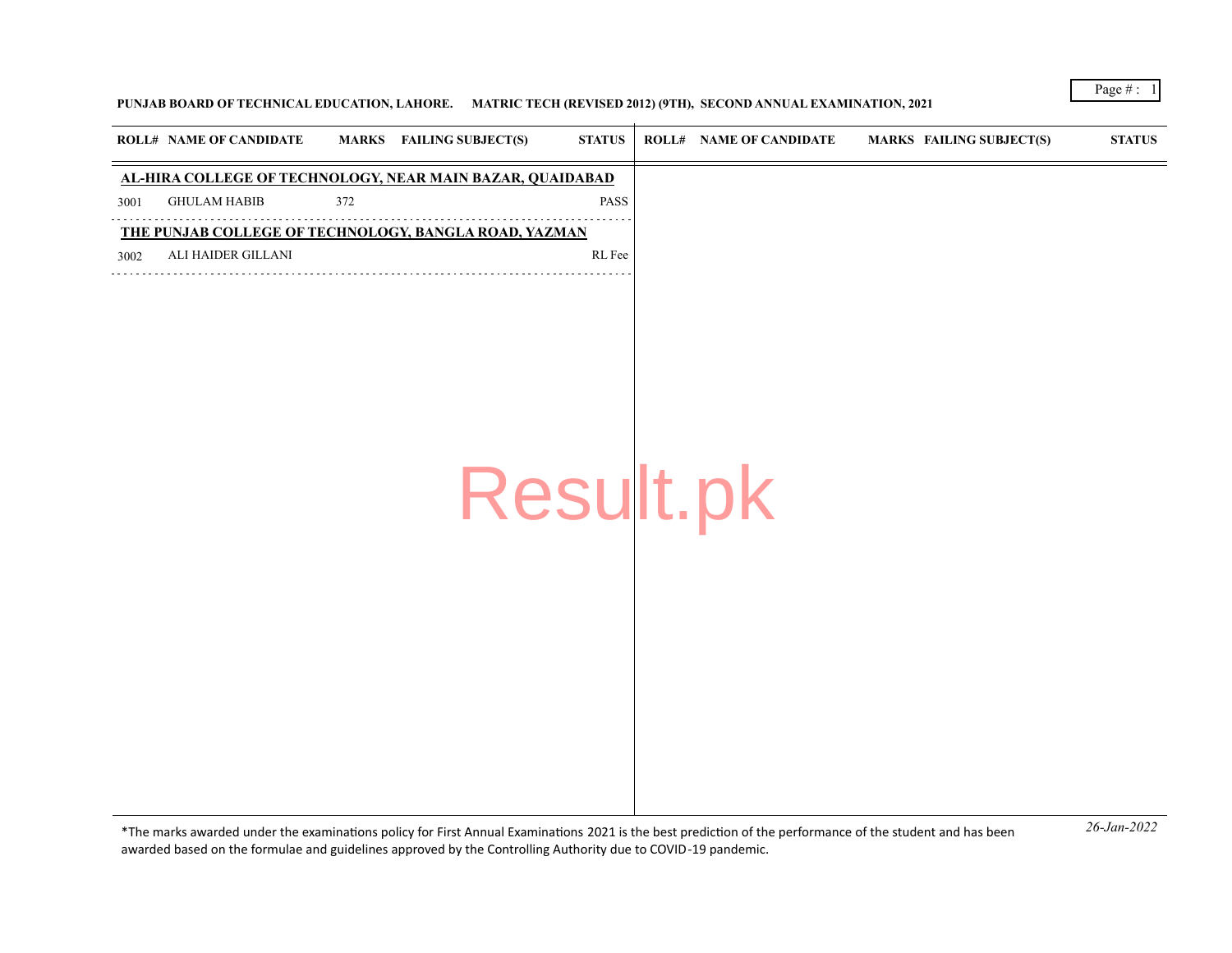**PUNJAB BOARD OF TECHNICAL EDUCATION, LAHORE. MATRIC TECH (REVISED 2015) (9TH), SECOND ANNUAL EXAMINATION, 2021**

|              | <b>ROLL# NAME OF CANDIDATE</b>             | MARKS FAILING SUBJECT(S)                                                     | <b>STATUS</b>           |           | <b>ROLL# NAME OF CANDIDATE</b>                               | <b>MARKS FAILING SUBJECT(S)</b>                           | <b>STATUS</b> |
|--------------|--------------------------------------------|------------------------------------------------------------------------------|-------------------------|-----------|--------------------------------------------------------------|-----------------------------------------------------------|---------------|
|              |                                            | DR. ABDUL QADEER POLYTECHNIC INSTITUTE, ALLAHABAD MOHALLA                    |                         | 3021      | <b>ESHA SHEHZAD</b>                                          | MATHEMATICS-I                                             | FAIL          |
| 3003         | <b>ASIM IOBAL</b>                          | HAJI LUKHAY KHAN, WARD NO. 1 TEH. CHUNIAN, ALLAHABAD<br><b>MATHEMATICS-I</b> | <b>FAIL</b>             | .<br>3022 | ASHBA-TUL-ZOHRA                                              | 358                                                       | <b>PASS</b>   |
| 3004         | MUHAMMAD UMAR                              | PHYSICS-I MATHEMATICS-I                                                      | <b>FAIL</b>             | 3023      | AREEBA ABDUL HANAN                                           | 375                                                       | <b>PASS</b>   |
| 3005         | <b>FAROOO</b><br>MUHAMMAD ABID             | $EA-I(TH)$<br>MATHEMATICS-I EA-I(TH)                                         | <b>FAIL</b>             | .<br>3024 | AYESHA AKRAM                                                 | <b>CHEMISTRY-I</b><br>MATHEMATICS-I                       | FAIL          |
| 3006         | ALI RAZA                                   | 359                                                                          | <b>PASS</b>             | 3025      | KHADEEJA TARIQ                                               | <b>MATHEMATICS-I</b>                                      | <b>FAIL</b>   |
| 3007         | ABU BAKAR                                  | MATHEMATICS-I EA-I(TH)                                                       | FAIL                    | 3026      | <b>SANIA AMJAD</b>                                           | <b>MATHEMATICS-I</b>                                      | FAIL          |
|              |                                            | GHOUS TECHNICAL INSTITUTE, GOVT. MIDDLE SCHOOL #2, ARIFWALA                  |                         | 3027<br>. | ZOYA AKHTAR                                                  | MATHEMATICS-I                                             | <b>FAIL</b>   |
| 3008         | HAJI UBAID U LLAH                          | <b>MATHEMATICS-I</b>                                                         | FAIL(No                 | 3028<br>. | AMNA RANI                                                    | <b>MATHEMATICS-I</b>                                      | FAIL<br>.     |
|              |                                            | LAHORE COLLEGE OF TECHNOLOGY, HOUSE #100, MADINA TOWN                        | Chance)                 | 3029<br>. | <b>LAIBA SHEHZAD</b>                                         | 414                                                       | <b>PASS</b>   |
|              | <b>CHISHTIAN ROAD, BAHAWALNAGAR</b>        |                                                                              |                         | 3030      | ALISHA                                                       | <b>MATHEMATICS-I</b>                                      | FAIL          |
| 3009         | <b>GHULAM MUHAMMAD</b>                     |                                                                              | RL Fee                  |           |                                                              | AZEEM COLLEGE OF TECHNOLOGY & MANGEMENT, NEAR UBL BANK    |               |
| 3010<br>3011 | MUHAMMAD AFTAB<br><b>RASHID ALI KHARAL</b> |                                                                              | RL Fee<br><b>RL</b> Fee | 3031      | <b>SHAHAB CENTRE, BASTI MALOOK</b><br>MUHAMMAD SHAHID        | <b>CHEMISTRY-I</b><br><b>MATHEMATICS-I</b>                | <b>FAIL</b>   |
| 3012         | <b>JUNAID MUNIR</b>                        |                                                                              | RL Fee                  |           |                                                              | NEW NATIONAL POLYTECHNIC INSTITUTE (CAMPUS-1), MAIN DARYA |               |
| 3013         | ALI RAZA                                   |                                                                              | RL Fee                  | 3032      | <b>KHAN ROAD, BHAKKAR</b><br>MUHAMMAD HAMZA<br><b>RAMZAN</b> | 370                                                       | <b>PASS</b>   |
| 3014         | MUHAMMAD NASIR                             |                                                                              | RL Fee                  | 3033      | <b>TAIMOOR AHMAD</b>                                         | 317                                                       | <b>PASS</b>   |
| 3015         | <b>MUBASHAR KHAN</b>                       |                                                                              | RL Fee                  | 3034      | MUHAMMAD SANA ULLAH                                          | PHYSICS-I                                                 | FAIL          |
| 3016         | <b>AMIR MURTAZA</b>                        |                                                                              | RL Fee                  | .<br>3035 | <b>SAMAR ABBAS</b>                                           | 359                                                       | <b>PASS</b>   |
| 3017         | MUHAMMAD AMEER                             | Absent                                                                       | RL Fee                  | 3036      | HAMZA IQBAL                                                  | 357                                                       | <b>PASS</b>   |
| 3018         | MUHAMMAD ARSLAN                            |                                                                              | RL Fee                  | 3037      | MUHAMMAD FARIH JAVED<br><b>ASAD</b>                          | <b>MATHEMATICS-I</b>                                      | FAIL          |
|              | <b>GATE OPP. GPO, BAHAWALPUR</b>           | <b>GOVERNMENT COLLEGE OF TECHNOLOGY FOR WOMEN, NEAR FAREED</b>               |                         | 3038      | <b>AHMAD GHAFFAR</b>                                         | 403                                                       | <b>PASS</b>   |
| 3019         | <b>UMAIMA AFZAL</b>                        | <b>MATHEMATICS-I</b>                                                         | <b>FAIL</b>             | 3039      | MUHAMMAD NAEEM                                               | 347                                                       | <b>PASS</b>   |
| 3020         | <b>RIMSHA HANEEF</b>                       | 381                                                                          | <b>PASS</b>             | .<br>3040 | <b>MUHAMMAD HAIDER</b>                                       | 391                                                       | <b>PASS</b>   |
|              |                                            |                                                                              |                         |           |                                                              |                                                           |               |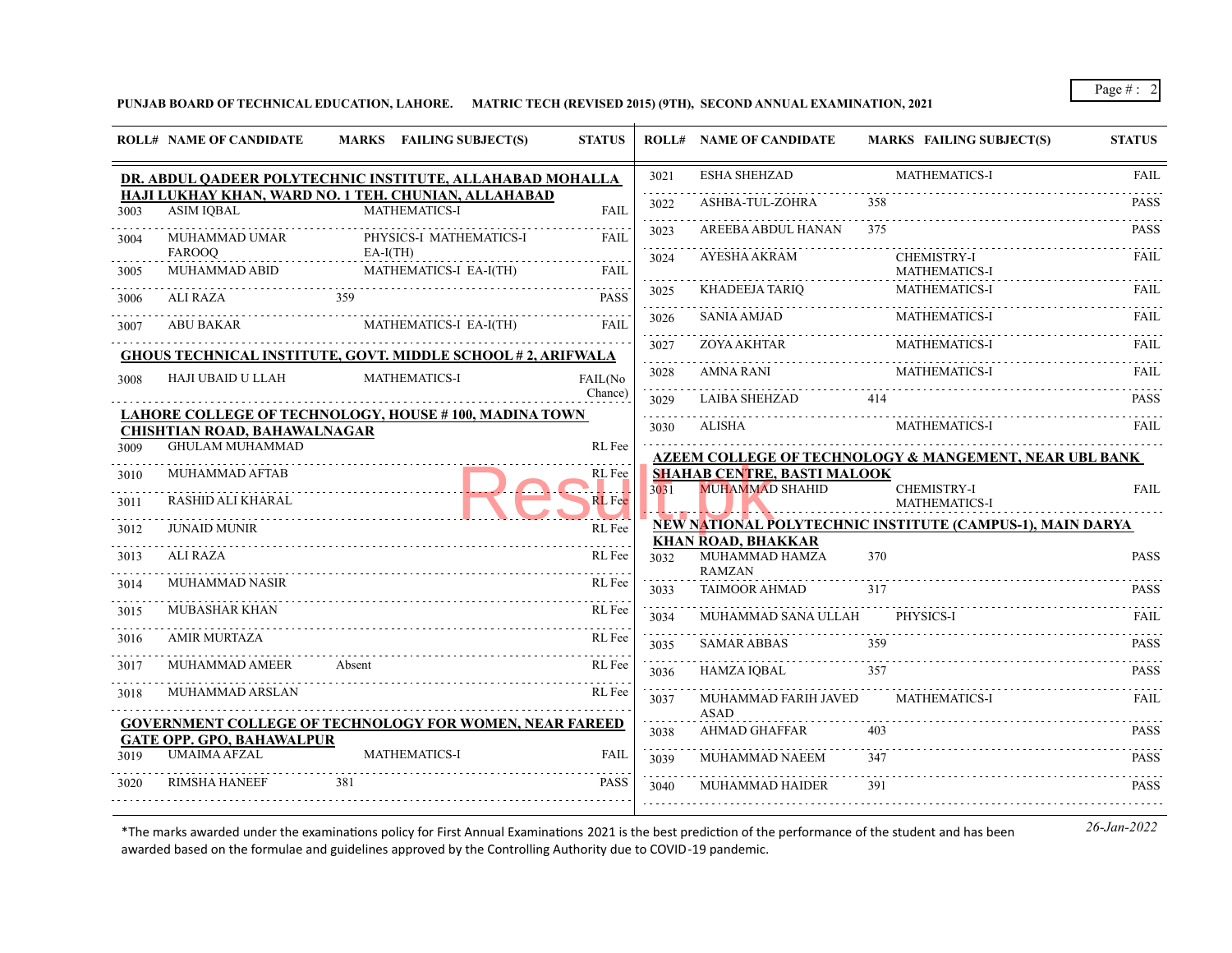**PUNJAB BOARD OF TECHNICAL EDUCATION, LAHORE. MATRIC TECH (REVISED 2015) (9TH), SECOND ANNUAL EXAMINATION, 2021**

| <b>FAIL</b><br>FAIL<br>JINNAH POLYTECHNIC INSTITUTE. ZUBAIR COLONY JARANWALA |
|------------------------------------------------------------------------------|
|                                                                              |
| FAIL<br><b>PASS</b>                                                          |
|                                                                              |
|                                                                              |
|                                                                              |
|                                                                              |
| JINNAH POLYTECHNIC INSTITUTE, NEAR NOVALTY PULL SAMUNDRI                     |
|                                                                              |
| <b>FAIL</b>                                                                  |
| FAIL                                                                         |
| <b>PASS</b>                                                                  |
| ALI COLLEGE OF TECHNOLOGY, BYPASS ROAD NEAR ZARI BANK,                       |
|                                                                              |
| <b>PASS</b>                                                                  |
| FAIL.                                                                        |
| <b>FAIL</b><br>MATHEMATICS-I CS-I(TH)                                        |
| FAIL                                                                         |
| CHEMISTRY-I PHYSICS-I<br>FAIL.<br>MATHEMATICS-I CS-I(TH)                     |
| <b>FAIL</b>                                                                  |
| FAIL(No<br>Chance)                                                           |
| RL Fee                                                                       |
| RL Fee                                                                       |
| RL Fee                                                                       |
| RL Fee                                                                       |
|                                                                              |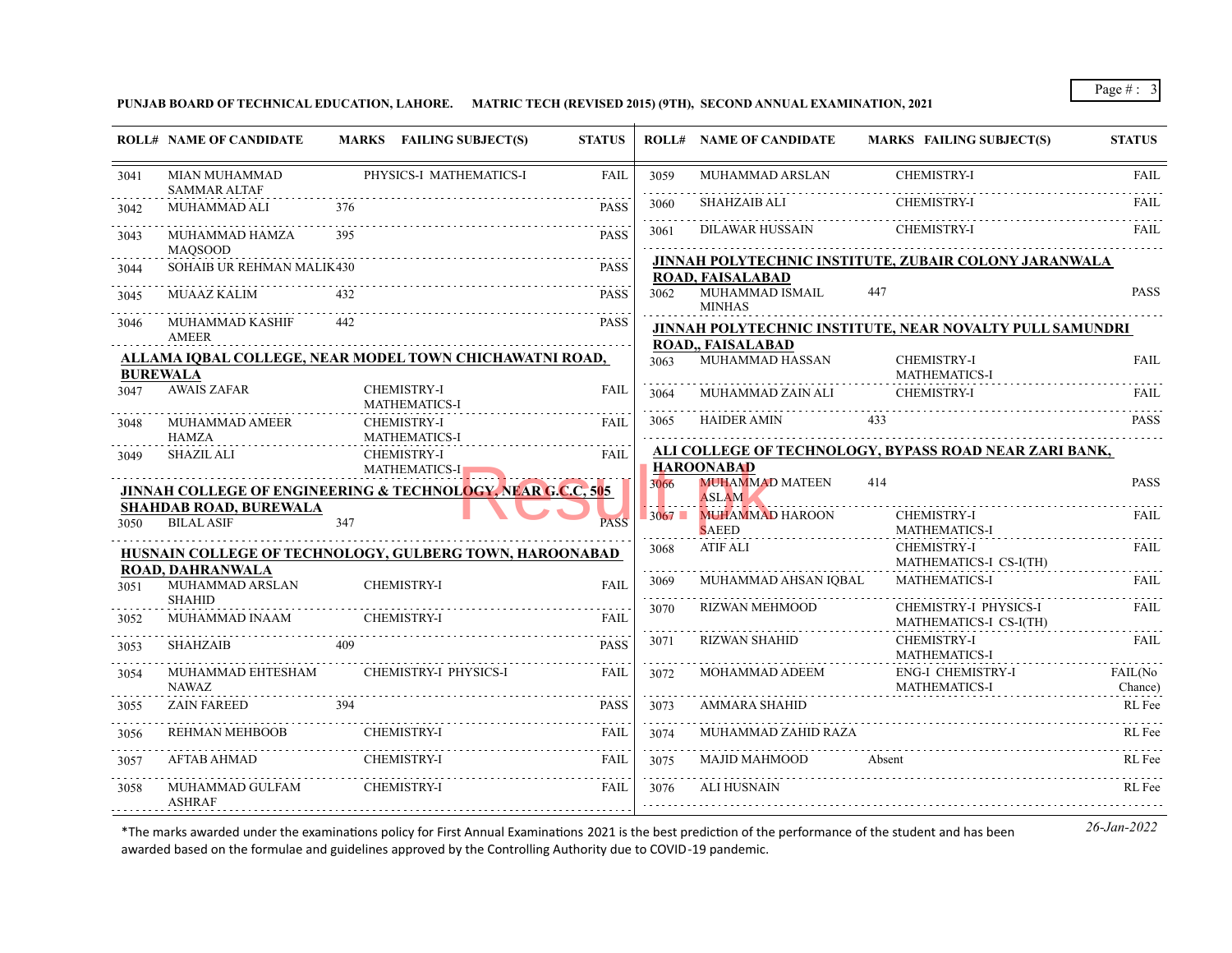## **PUNJAB BOARD OF TECHNICAL EDUCATION, LAHORE. MATRIC TECH (REVISED 2015) (9TH), SECOND ANNUAL EXAMINATION, 2021**

| MUHAMMAD ZAHID<br>RL Fee<br><b>MUDASIR IQBAL</b><br><b>CHEMISTRY-I</b><br>3093<br>3077<br>MATHEMATICS-I                                                                     | <b>FAIL</b> |
|-----------------------------------------------------------------------------------------------------------------------------------------------------------------------------|-------------|
|                                                                                                                                                                             |             |
| MUHAMMAD AFZAAL<br>RL Fee<br>Absent<br>3078<br>LAHORE POLYTECHNIC INSTITUTE, BAND ROAD NEAR CHOWK YATEEM                                                                    |             |
| <b>KHANA, LAHORE</b><br><b>ALLAMA IOBAL POLYTECHNIC INSTITUTE, 108-109 MODEL TOWN,</b>                                                                                      |             |
| <b>IMRAN AKHTAR</b><br><b>CHEMISTRY-I</b><br>3094<br><b>HAROONABAD</b>                                                                                                      | <b>FAIL</b> |
| <b>MATHEMATICS-I</b><br>MUHAMMAD AJMAL<br><b>CHEMISTRY-I</b><br>FAIL<br>3079<br><b>CHEMISTRY-I</b><br><b>SHABBIR AHMAD</b><br>3095<br><b>MATHEMATICS-I</b>                  | FAIL        |
| <b>MATHEMATICS-I</b><br>CHEMISTRY-I PHYSICS-I<br><b>FAIL</b><br>ASAD U ALLAH<br>3080                                                                                        |             |
| PAK CANADIAN POLYTECHNIC INSTITUTE, 180 ALLAMA IQBAL ROAD<br><b>MATHEMATICS-I</b>                                                                                           |             |
| MUSTAFABAD, (DHARAM PURA), LAHORE<br>MUHAMMAD MUQEEM<br><b>CHEMISTRY-I</b><br><b>FAIL</b><br>3081<br>MUHAMMADUSMAN<br>MATHEMATICS-I<br><b>SHAHZAD</b><br>3096               | FAIL        |
| <b>MATHEMATICS-I</b><br><b>BILAL ASHRAF CHOUHAN</b><br><b>CHEMISTRY-I</b><br>FAIL                                                                                           |             |
| 3082<br>MUHAMMAD AHMED<br>CHEMISTRY-I<br>3097<br><b>MATHEMATICS-I</b><br><b>MATHEMATICS-I</b>                                                                               | FAIL        |
| ALI AKASH<br><b>CHEMISTRY-I</b><br><b>FAIL</b><br>3083<br>TALHA AHMAD DOGAR<br>418<br>3098<br><b>MATHEMATICS-I</b>                                                          | <b>PASS</b> |
| MUHAMMAD MATEEN<br><b>MATHEMATICS-I</b><br>FAIL<br>3084<br><b>HASSAN ELAHI</b><br><b>MATHEMATICS-I</b><br>3099                                                              | FAIL        |
| <b>HUMAYUN NAZIR</b><br><b>CHEMISTRY-I</b><br>FAIL<br>3085<br>MUHAMMAD UMAIR AZMAT<br><b>CHEMISTRY-I</b><br>3100<br><b>MATHEMATICS-I</b>                                    | FAIL        |
| ZAKI AHMAD<br><b>CHEMISTRY-I</b><br><b>FAIL</b><br>3086<br>RANA AHMAD AMJAD<br><b>MATHEMATICS-I</b><br>3101<br><b>MATHEMATICS-I</b>                                         | FAIL        |
| <b>FAIL</b><br>ALI HAMZA<br><b>CHEMISTRY-I</b><br>3087<br><b>GOVERNMENT COLLEGE OF TECHNOLOGY, COLLEGE ROAD, LAYYAH</b><br><b>MATHEMATICS-I</b>                             |             |
| <b>INZMAM UL HAQ</b><br><b>CHEMISTRY-I</b><br>3102<br>MUHAMMAD BIN TALHA<br><b>FAIL</b><br>CHEMISTRY-I<br>3088<br><b>MATHEMATICS-I</b><br><b>MATHEMATICS-I</b>              | FAIL        |
| <b>MUHAMMAD SIBTAIN</b><br><b>MATHEMATICS-I</b><br>3103<br>CHEMISTRY-I PHYSICS-I<br><b>SAAD BIN TALHA</b><br><b>FAIL</b><br>3089<br><b>MATHEMATICS-I</b>                    | FAIL        |
| ASAD AZIZ<br><b>CHEMISTRY-I</b><br>3104<br>AMIR SOHAIL<br>CHEMISTRY-I<br>FAIL<br>3090<br><b>MATHEMATICS-I</b><br><b>MATHEMATICS-I</b>                                       | <b>FAIL</b> |
| UNITED COLLEGE OF TECHNOLOGY, HOUSING COLONY, LAYYAH<br>PRIME VOCATIONAL INSTITUTE, MAIN ROAD MODEL TOWN,                                                                   |             |
| MATHEMATICS-I EA-I(TH)<br><b>SANIA MEHMOOD</b><br>3105<br><b>HAROONABAD</b>                                                                                                 | FAII.       |
| <b>JUNAID ASHRAF</b><br><b>CHEMISTRY-I</b><br><b>FAIL</b><br>3091<br>RANA FAHAD RIAZ<br><b>MATHEMATICS-I</b><br>3106<br><b>MATHEMATICS-I</b>                                | FAIL        |
| SAIFIA POLYTECHNIC INSTITUTE, MOHALLA MUHAMMDIA GOJRA<br><b>CHEMISTRY-I</b><br>MUHAMMAD SAIFAL KHAN<br>3107                                                                 | FAIL        |
| <b>ROAD, JHANG</b><br><b>MATHEMATICS-I</b><br><b>ATIF SHAKEEL</b><br><b>CHEMISTRY-I</b><br><b>FAIL</b><br>3092<br>JINNAH POLYTECHNIC INSTITUTE, BHAWANA JHANG ROAD, PANSERA |             |
| <b>MATHEMATICS-I</b><br><b>FAISAL NAWAZ</b><br><b>CHEMISTRY-I</b><br>3108                                                                                                   | <b>FAIL</b> |
| <b>QUAID-E-AZAM INSTITUTE OF TECHNOLOGY, ISMAIL AND SAQIB PLAZA</b><br><b>MATHEMATICS-I</b><br>CHOWK SANGLAN WALA, KHANEWAL                                                 |             |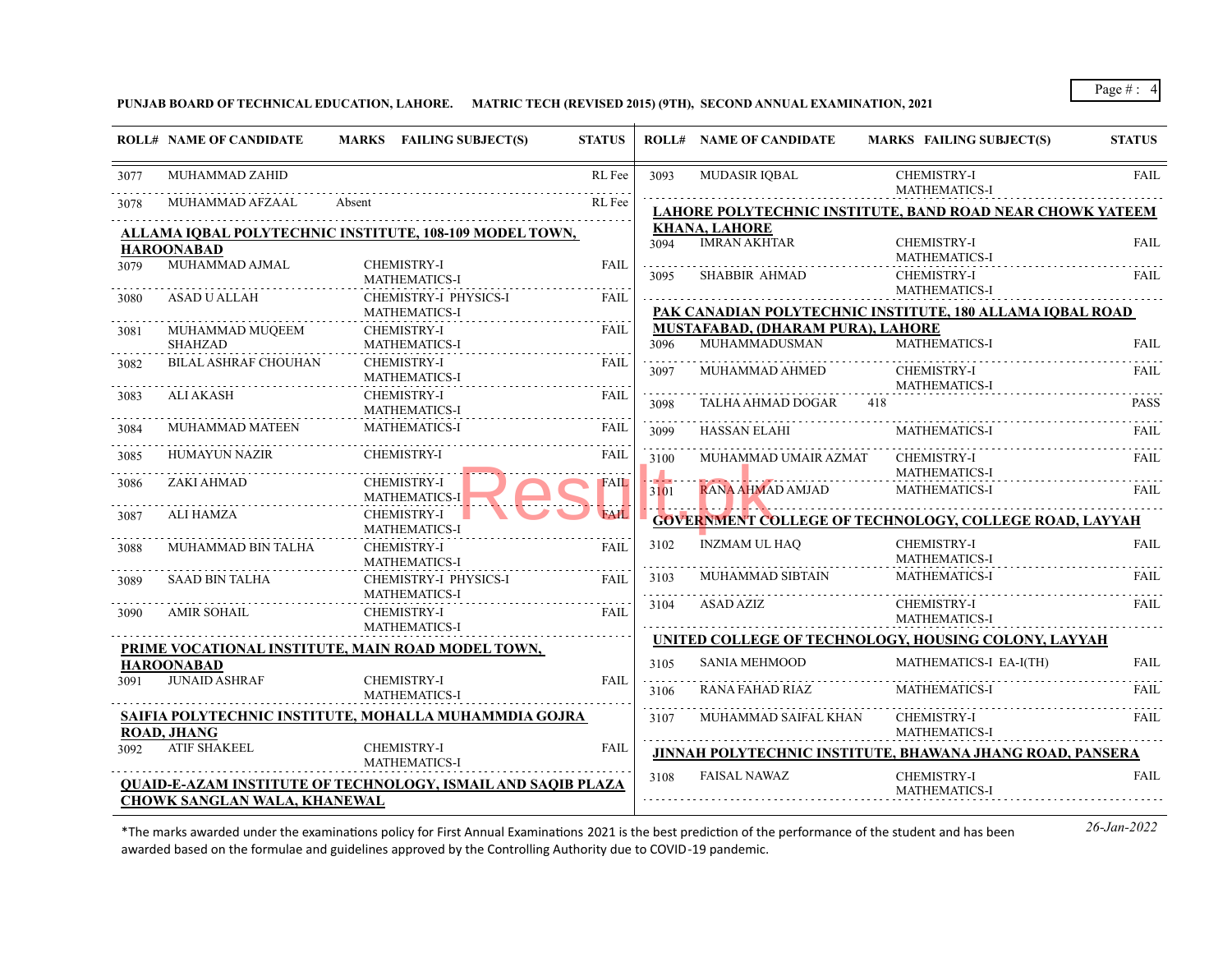**PUNJAB BOARD OF TECHNICAL EDUCATION, LAHORE. MATRIC TECH (REVISED 2015) (9TH), SECOND ANNUAL EXAMINATION, 2021**

|      | <b>ROLL# NAME OF CANDIDATE</b>         | MARKS FAILING SUBJECT(S)                                                   | <b>STATUS</b> |                              | <b>ROLL# NAME OF CANDIDATE</b>                          | <b>MARKS FAILING SUBJECT(S)</b>                                  | <b>STATUS</b> |
|------|----------------------------------------|----------------------------------------------------------------------------|---------------|------------------------------|---------------------------------------------------------|------------------------------------------------------------------|---------------|
| 3109 | <b>ALI RAZA</b>                        | <b>CHEMISTRY-I</b><br>MATHEMATICS-I                                        | <b>FAIL</b>   | 3128                         | <b>ABU HURAIRA</b>                                      | MATHEMATICS-I                                                    | <b>FAIL</b>   |
| 3110 | MUHAMMAD AHMAD                         | <b>CHEMISTRY-I</b>                                                         | <b>FAIL</b>   | 3129                         | <b>ZAEEM UMAR</b>                                       | <b>MATHEMATICS-I</b>                                             | FAIL          |
| 3111 | MUHAMMAD KAMRAN                        | <b>MATHEMATICS-I</b><br><b>CHEMISTRY-I</b>                                 | <b>FAIL</b>   | 3130                         | MUHAMMAD DANISH                                         | <b>CHEMISTRY-I</b><br>MATHEMATICS-I                              | <b>FAIL</b>   |
| 3112 | <b>DANIAL SAFDAR</b>                   | <b>MATHEMATICS-I</b><br><b>CHEMISTRY-I</b>                                 | <b>FAIL</b>   | 3131<br>.                    | MUHAMMAD HAIDER ALI                                     | <b>MATHEMATICS-I</b>                                             | FAIL          |
|      |                                        | <b>MATHEMATICS-I</b>                                                       |               | 3132                         | <b>MUHAMMAD UMER</b>                                    | <b>MATHEMATICS-I</b>                                             | FAIL          |
| 3113 | MUHAMMAD SEERAT<br><b>ABBAS</b>        | <b>CHEMISTRY-I</b>                                                         | <b>FAIL</b>   | 3133                         | <b>MAQSOOD</b><br>MUHAMMAD ASAD ULLAH                   | <b>CHEMISTRY-I</b>                                               | <b>FAIL</b>   |
| 3114 | MUHAMMAD AWAIS                         | MATHEMATICS-I                                                              | <b>FAIL</b>   |                              |                                                         | MATHEMATICS-I                                                    |               |
| 3115 | <b>MUNAWAR</b><br><b>WASEEM HASSAN</b> | CHEMISTRY-I                                                                | <b>FAIL</b>   | 3134                         | MAAZ                                                    | <b>CHEMISTRY-I</b><br><b>MATHEMATICS-I</b>                       | <b>FAIL</b>   |
|      |                                        | <b>MATHEMATICS-I</b>                                                       |               | 3135                         | MUHAMMAD USAMA                                          | <b>MATHEMATICS-I</b>                                             | FAIL          |
| 3116 | <b>MOHSIN FAROOO</b>                   | 421                                                                        | <b>PASS</b>   | .<br>3136                    | MUHAMMAD HANZLA                                         | MATHEMATICS-I                                                    | FAIL          |
| 3117 | YAQOOB KHAN                            | <b>MATHEMATICS-I</b>                                                       | FAIL          |                              | <b>ASHRAF</b>                                           |                                                                  |               |
| 3118 | <b>BABAR ALI</b>                       | <b>CHEMISTRY-I</b><br><b>MATHEMATICS-I</b>                                 | <b>FAIL</b>   |                              | SARGODHA <b>N</b>                                       | SARGODHA INSTITUTE OF TECHNOLOGY, 6TH COLLEGE ROAD,              |               |
| 3119 | <b>ALI NAWAZ</b>                       | <b>CHEMISTRY-I</b>                                                         | <b>FAIL</b>   | 3137                         | <b>AMEER HAMZA</b>                                      | <b>MATHEMATICS-I</b>                                             | FAIL          |
|      |                                        | MATHEMATICS-I<br>AL-HIRA COLLEGE OF TECHNOLOGY, NEAR MAIN BAZAR, OUAIDABAD |               | 3138                         | <b>MUHAMMAD SUBHAN</b><br><b>CHAUDHARY</b>              | MATHEMATICS-I                                                    | <b>FAIL</b>   |
| 3120 | <b>MUHAMMAD YAR</b>                    | CHEMISTRY-I PHYSICS-I                                                      | <b>FAIL</b>   | 3139                         | AHTRAM MUNWAR AHMAD                                     | <b>MATHEMATICS-I</b>                                             | FAIL          |
|      |                                        | TDRAW-I(REV12)(PR)                                                         |               | 3140                         | YASHWA                                                  | <b>MATHEMATICS-I</b>                                             | FAIL          |
| 3121 | ANAYAT ULLAH                           | 343                                                                        | <b>PASS</b>   | 3141                         | <b>SAJID MASSEH</b>                                     | <b>CHEMISTRY-I</b>                                               | <b>FAIL</b>   |
| 3122 | <b>SAJJAD ALI</b>                      | 405                                                                        | <b>PASS</b>   |                              |                                                         | <b>MATHEMATICS-I</b>                                             |               |
| 3123 | <b>ASIF KHAN</b>                       | 383                                                                        | <b>PASS</b>   | 3142                         | ADIL                                                    | <b>CHEMISTRY-I</b><br><b>MATHEMATICS-I</b>                       | FAIL          |
| 3124 | MUHAMMAD FAHEEM                        | 361                                                                        | <b>PASS</b>   |                              |                                                         | <b>AFZAL PUBLIC TECHNICAL HIGH SCHOOL, TEACHER HANIF STREET.</b> |               |
| 3125 | <b>MUHAMMAD UZAIR</b>                  | PHYSICS-I                                                                  | <b>FAIL</b>   | 3143                         | <b>GUJRANWALA ROAD, SHEIKHUPURA</b><br>ZULOARNAIN NAWAZ | <b>MATHEMATICS-I</b>                                             | <b>FAIL</b>   |
| 3126 | ZAFAR IOBAL                            | 377                                                                        | <b>PASS</b>   | 3144                         | <b>ALI MURTAZA</b>                                      | <b>MATHEMATICS-I</b>                                             | FAIL          |
| 3127 | <b>IKRAM ULLAH</b>                     | 387                                                                        | PASS          | $\sim$ $\sim$ $\sim$<br>3145 | MUHAMMAD BILAL                                          | <b>CHEMISTRY-I</b>                                               | FAIL          |
|      |                                        | HIRA POLYTECHNIC INSTITUTE, GREEN TOWN LAHORE ROAD,                        |               | 3146                         | <b>ZAIN UL ABIDEEN</b>                                  | CHEMISTRY-I                                                      | <b>FAIL</b>   |
|      | <b>SARGODHA</b>                        |                                                                            |               |                              |                                                         | <b>MATHEMATICS-I</b>                                             |               |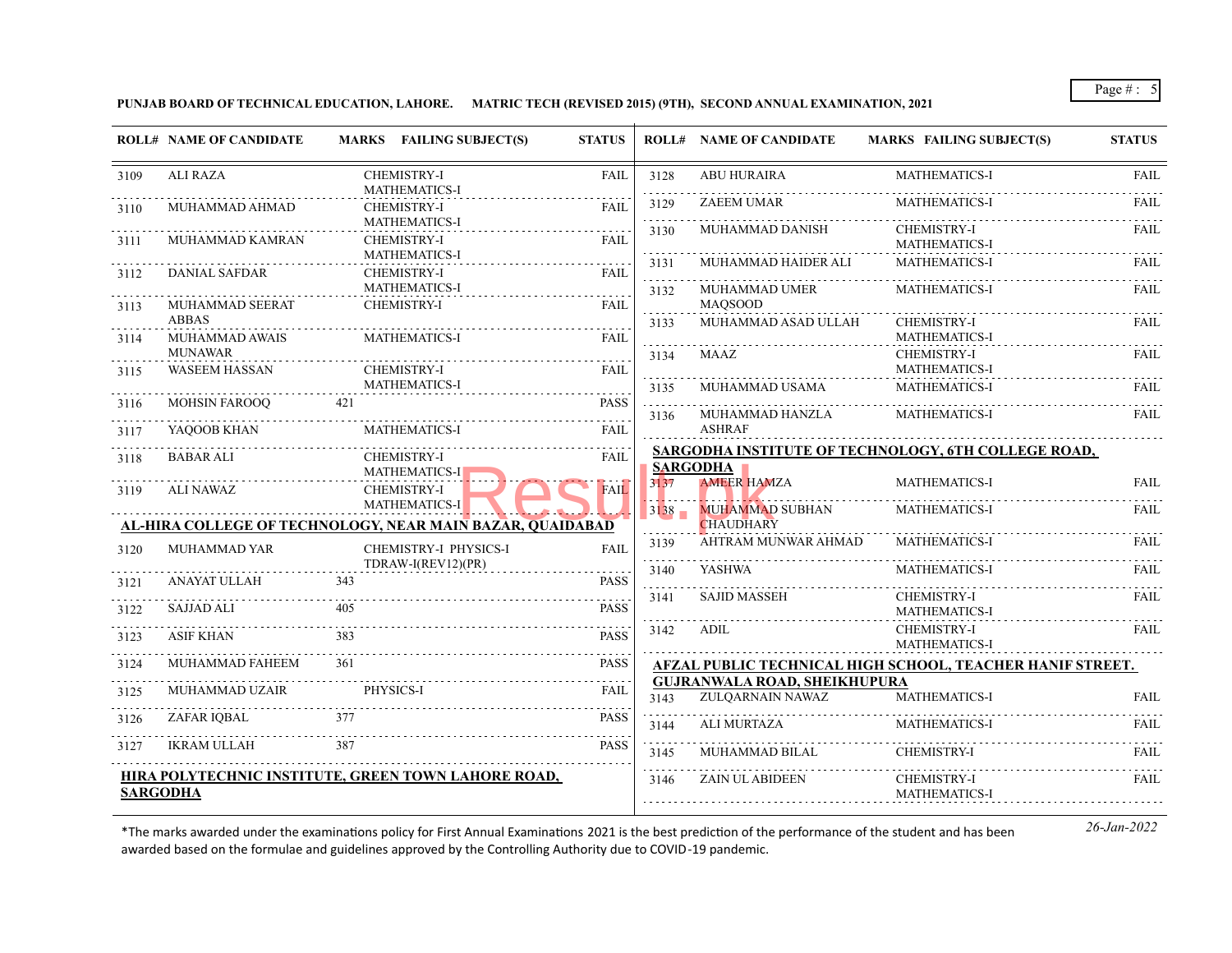**PUNJAB BOARD OF TECHNICAL EDUCATION, LAHORE. MATRIC TECH (REVISED 2015) (9TH), SECOND ANNUAL EXAMINATION, 2021**

|                                                       | <b>ROLL# NAME OF CANDIDATE</b>                            |     | MARKS FAILING SUBJECT(S)                     | <b>STATUS</b> |                 | <b>ROLL# NAME OF CANDIDATE</b> | <b>MARKS FAILING SUBJECT(S)</b>               | <b>STATUS</b> |
|-------------------------------------------------------|-----------------------------------------------------------|-----|----------------------------------------------|---------------|-----------------|--------------------------------|-----------------------------------------------|---------------|
| 3147                                                  | <b>HAFIZ UMER ABDUL</b><br><b>REHMAN DAR</b>              | 498 |                                              | PASS          | 3166            | <b>SHAHID IQBAL</b>            | CHEMISTRY-I<br>MATHEMATICS-I                  | <b>FAIL</b>   |
| 3148                                                  | <b>NOOR FATIMA</b>                                        |     | <b>CHEMISTRY-I</b><br><b>MATHEMATICS-I</b>   | <b>FAIL</b>   | 3167<br>.       | AHMED ALI                      | <b>MATHEMATICS-I</b>                          | FAIL          |
| 3149                                                  | <b>MARYAM FATIMA DAR</b>                                  | 443 |                                              | <b>PASS</b>   | 3168            | <b>MAZAHIR HUSSAIN</b>         | <b>CHEMISTRY-I</b><br><b>MATHEMATICS-I</b>    | FAIL          |
| 3150                                                  | MUHAMMAD LATIF                                            |     | <b>MATHEMATICS-I</b>                         | <b>FAIL</b>   | 3169            | MUHAMMAD ALI                   | <b>CHEMISTRY-I</b><br><b>MATHEMATICS-I</b>    | <b>FAIL</b>   |
| KARAKURAM INSTITUTE OF COMMERCE & TECHNOLOGY, STADIUM |                                                           |     |                                              |               | 3170            | <b>SHAKOOR ALI</b>             | <b>CHEMISTRY-I</b>                            | FAIL          |
|                                                       | ROAD, EID GAH COLONY, SKARDU                              |     |                                              |               |                 |                                | <b>MATHEMATICS-I</b>                          |               |
| 3151                                                  | <b>SYED ZAHID HUSSAIN</b>                                 | 424 |                                              | PASS          | 3171            | <b>SAQIB ALI</b>               | <b>MATHEMATICS-I</b>                          | FAIL          |
| 3152                                                  | ZEESHAN ALI                                               | 438 |                                              | <b>PASS</b>   | 3172            | <b>KAMRAN ALI</b>              | <b>CHEMISTRY-I</b><br><b>MATHEMATICS-I</b>    | <b>FAIL</b>   |
| 3153                                                  | <b>KIFAYAT HUSSAIN</b><br><b>MUNEER AHMAD</b>             |     | <b>MATHEMATICS-I</b><br><b>MATHEMATICS-I</b> | FAIL<br>FAIL  | 3173            | <b>SAJJAD HUSSAIN</b>          | CHEMISTRY-I PHYSICS-I<br><b>MATHEMATICS-I</b> | <b>FAIL</b>   |
| 3154                                                  |                                                           |     |                                              |               | 3174            | AKBAR ALI                      | 421                                           | <b>PASS</b>   |
| 3155                                                  | <b>SYED RAZA ALI</b>                                      |     | MATHEMATICS-I                                | FAIL          | المتحدث<br>3175 | <b>WILAYAT HUSSAIN</b>         | 358                                           | <b>PASS</b>   |
| 3156                                                  | SYED MUHAMMAD HASSAN                                      |     | <b>MATHEMATICS-I</b>                         | <b>FAIL</b>   |                 |                                |                                               |               |
| 3157                                                  | MUHAMMAD KARRAR                                           |     | <b>MATHEMATICS-I</b>                         | <b>FAIL</b>   | 3176            | <b>MUHAMMAD ASLAM</b>          | 395                                           | <b>PASS</b>   |
|                                                       | <b>HAIDER</b>                                             |     |                                              |               | 3177            | <b>MUHAMMAD ZAHID</b>          | <b>MATHEMATICS-I</b>                          | FAII.         |
| 3158                                                  | ZULFIQAR ALI                                              |     | <b>MATHEMATICS-I</b>                         | <b>FAIL</b>   | 3178            | <b>MUHAMMAD ESSA</b>           | <b>MATHEMATICS-I</b>                          | FAIL          |
| 3159                                                  | MUHAMMAD PERWAIZ                                          |     | <b>MATHEMATICS-I</b>                         | FAIL          | 3179            | <b>INAYAT ALI</b>              | 434                                           | <b>PASS</b>   |
| 3160                                                  | MUHAMMAD HUSSAIN                                          |     | MATHEMATICS-I EA-I(TH)                       | FAIL          | 3180            | <b>BABAR ALI</b>               | <b>CHEMISTRY-I</b>                            | <b>FAIL</b>   |
| 3161                                                  | <b>ADNAN QADIR</b>                                        |     | <b>CHEMISTRY-I</b>                           | <b>FAIL</b>   |                 |                                | <b>MATHEMATICS-I</b>                          |               |
|                                                       |                                                           |     | <b>MATHEMATICS-I</b>                         |               | 3181            | MUHAMMAD DANISH                | <b>MATHEMATICS-I</b>                          | <b>FAIL</b>   |
| 3162                                                  | <b>MAZHAR ABBAS</b>                                       | 398 |                                              | <b>PASS</b>   | 3182            | ALI NAOI                       | CHEMISTRY-I<br><b>MATHEMATICS-I</b>           | <b>FAIL</b>   |
| <b>SKARDU</b>                                         | PAK POLYTECHNIC INSTITUTE, MADINA AHLEBAIT, AIRPORT ROAD, |     |                                              |               | 3183            | <b>RASHID ALI</b>              | <b>CHEMISTRY-I</b>                            | <b>FAIL</b>   |
| 3163                                                  | <b>SAOIB ALI</b>                                          |     | URDU CHEMISTRY-I                             | <b>FAIL</b>   |                 |                                | <b>MATHEMATICS-I</b>                          |               |
|                                                       |                                                           |     | <b>MATHEMATICS-I</b>                         |               | 3184            | MUHAMMAD KHAN                  | CHEMISTRY-I PHYSICS-I<br><b>MATHEMATICS-I</b> | <b>FAIL</b>   |
| 3164                                                  | <b>HAIDER ALI</b>                                         |     | <b>CHEMISTRY-I</b><br><b>MATHEMATICS-I</b>   | <b>FAIL</b>   | .<br>3185       | ABID ALI                       | <b>MATHEMATICS-I</b>                          | FAIL          |
| 3165                                                  | MUHAMMAD AQEEL DAR                                        |     | <b>MATHEMATICS-I</b>                         | FAIL          | 3186            | <b>JAWAHIR HUSSAIN</b>         | 472                                           | <b>PASS</b>   |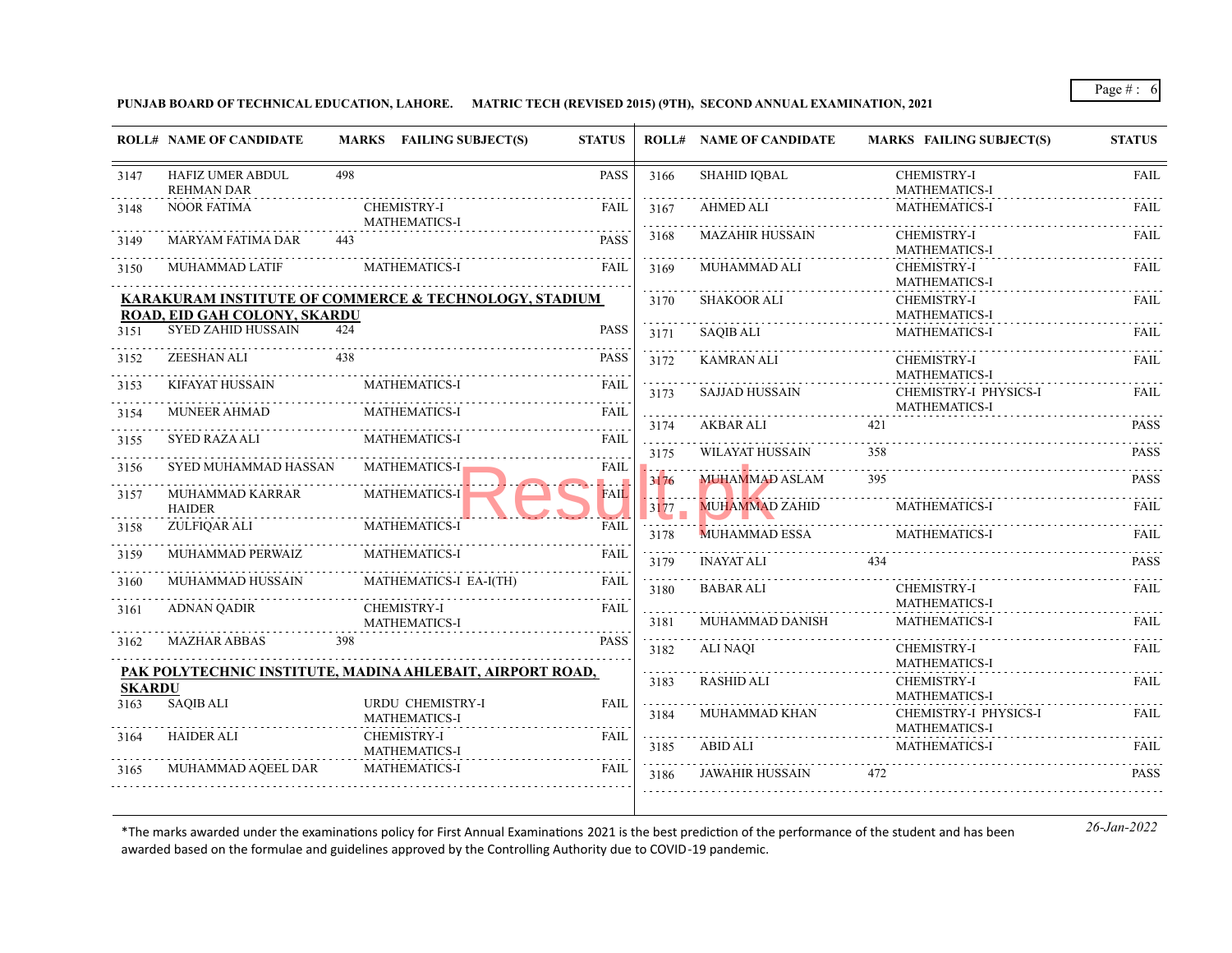**PUNJAB BOARD OF TECHNICAL EDUCATION, LAHORE. MATRIC TECH (REVISED 2015) (9TH), SECOND ANNUAL EXAMINATION, 2021**

|      | <b>ROLL# NAME OF CANDIDATE</b> | MARKS FAILING SUBJECT(S)                                      | <b>STATUS</b> | <b>ROLL# NAME OF CANDIDATE</b> | <b>MARKS FAILING SUBJECT(S)</b> | <b>STATUS</b> |
|------|--------------------------------|---------------------------------------------------------------|---------------|--------------------------------|---------------------------------|---------------|
| 3187 | SHEHZAD ALI                    | CHEMISTRY-I PHYSICS-I<br>MATHEMATICS-I                        | <b>FAIL</b>   |                                |                                 |               |
| 3188 | <b>SAQIB HUSSAIN</b>           | <b>CHEMISTRY-I</b><br>MATHEMATICS-I                           | FAIL          |                                |                                 |               |
| 3189 | <b>ASIM ALI</b>                | <b>CHEMISTRY-I</b><br>MATHEMATICS-I EA-I(PR, SE)              | FAIL          |                                |                                 |               |
| 3190 | <b>ZAMEER HUSSAIN</b>          | CHEMISTRY-I<br>MATHEMATICS-I                                  | FAIL<br>----  |                                |                                 |               |
| 3191 | MUHAMMAD KAZIM                 | MATHEMATICS-I                                                 | <b>FAIL</b>   |                                |                                 |               |
| 3192 | MUHAMMAD HUSSAIN               | <b>CHEMISTRY-I</b><br>MATHEMATICS-I<br>TDRAW-I(REV12)(PR, SE) | <b>FAIL</b>   |                                |                                 |               |
|      |                                | TOBA TEK SINGH POLYTECHNIC INSTITUTE, OPP. NEW FOREST PARK,   |               |                                |                                 |               |
|      |                                | NEAR MADINA MILLS JHANG ROAD, TOBA TEK SINGH                  |               |                                |                                 |               |
| 3193 | HAMMAD ALI                     | CHEMISTRY-I<br>MATHEMATICS-I                                  | <b>FAIL</b>   |                                |                                 |               |
| 3194 | MUHAMMAD WAQAS<br><b>AZEEM</b> | CHEMISTRY-I<br>MATHEMATICS-I                                  | <b>FAIL</b>   |                                |                                 |               |
|      |                                |                                                               |               | Result.pk                      |                                 |               |
|      |                                |                                                               |               |                                |                                 |               |
|      |                                |                                                               |               |                                |                                 |               |
|      |                                |                                                               |               |                                |                                 |               |
|      |                                |                                                               |               |                                |                                 |               |
|      |                                |                                                               |               |                                |                                 |               |
|      |                                |                                                               |               |                                |                                 |               |
|      |                                |                                                               |               |                                |                                 |               |
|      |                                |                                                               |               |                                |                                 |               |
|      |                                |                                                               |               |                                |                                 |               |
|      |                                |                                                               |               |                                |                                 |               |
|      |                                |                                                               |               |                                |                                 |               |
|      |                                |                                                               |               |                                |                                 |               |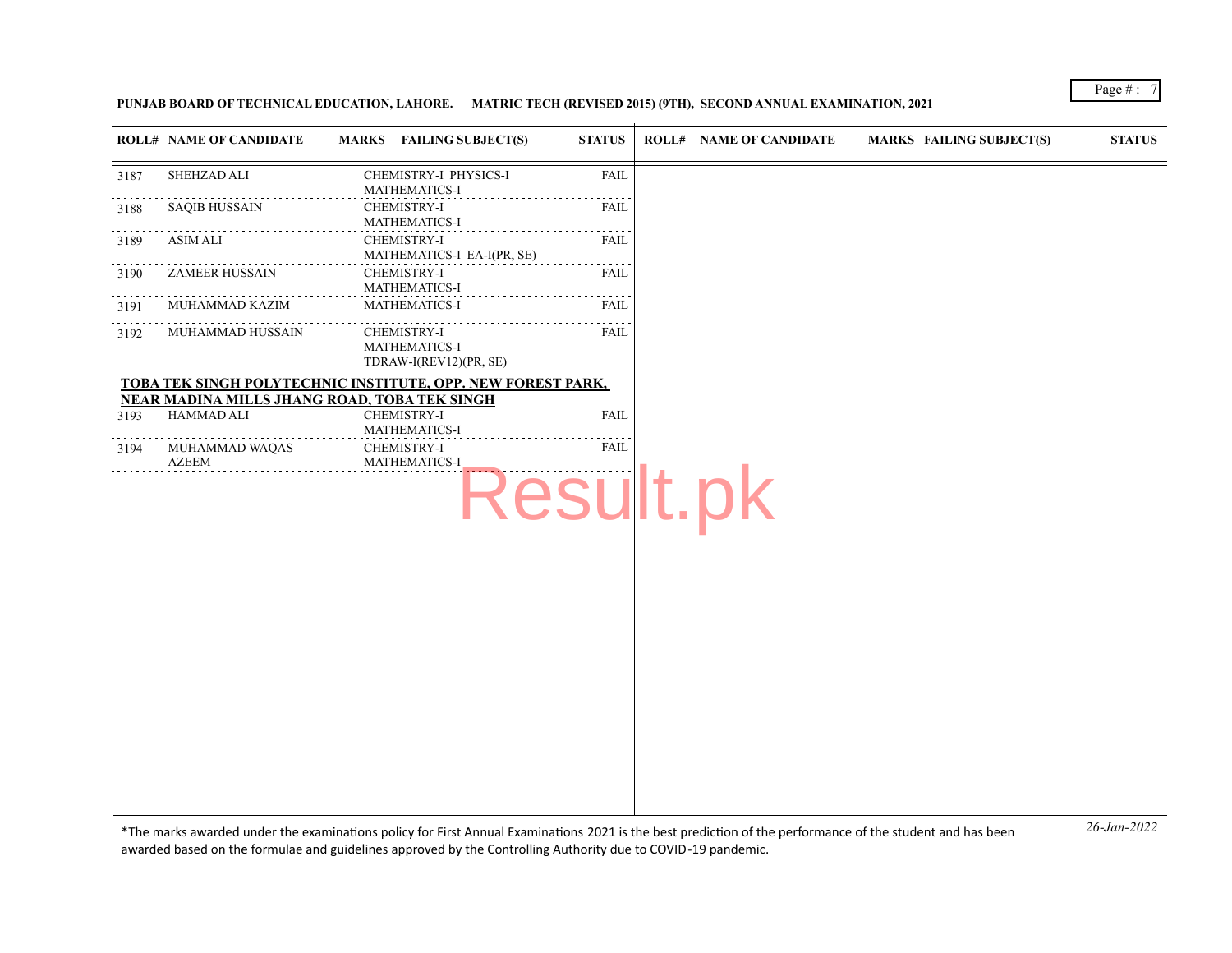## **PUNJAB BOARD OF TECHNICAL EDUCATION, LAHORE. MATRIC TECH (REVISED 2012) (10TH), SECOND ANNUAL EXAMINATION, 2021**

|      | <b>ROLL# NAME OF CANDIDATE</b>                           | <b>FAILING SUBJECT(S)</b><br><b>MARKS</b>                 | <b>STATUS</b> | <b>ROLL# NAME OF CANDIDATE</b> | MARKS FAILING SUBJECT(S) | <b>STATUS</b> |
|------|----------------------------------------------------------|-----------------------------------------------------------|---------------|--------------------------------|--------------------------|---------------|
|      |                                                          | NEW NATIONAL POLYTECHNIC INSTITUTE (CAMPUS-1), MAIN DARYA |               |                                |                          |               |
| 3195 | <b>KHAN ROAD, BHAKKAR</b><br>SYED UBAID ULLAH<br>HUSSAIN | CHEMISTRY-II                                              | <b>FAIL</b>   |                                |                          |               |
|      |                                                          | ALLAMA IOBAL POLYTECHNIC INSTITUTE, 108-109 MODEL TOWN,   |               |                                |                          |               |
| 3196 | <b>HAROONABAD</b><br>MUHAMMAD ZOHAIB<br>AKHTAR           | Absent                                                    | <b>ABSENT</b> |                                |                          |               |
|      |                                                          | MUSLIM COLLEGE OF TECHNOLOGY, WIJHIANWALA, MIAN CHANNU    |               |                                |                          |               |
| 3197 | OAMAR U ZAMAN                                            | ENG-II MATH-II(REV12)<br><b>CHEMISTRY-II</b>              | <b>FAIL</b>   |                                |                          |               |
|      |                                                          |                                                           |               |                                |                          |               |
|      |                                                          |                                                           |               |                                |                          |               |
|      |                                                          |                                                           |               |                                |                          |               |

Result.pk

*26-Jan-2022* \*The marks awarded under the examinatons policy for First Annual Examinatons 2021 is the best predicton of the performance of the student and has been awarded based on the formulae and guidelines approved by the Controlling Authority due to COVID-19 pandemic.

Page # : 8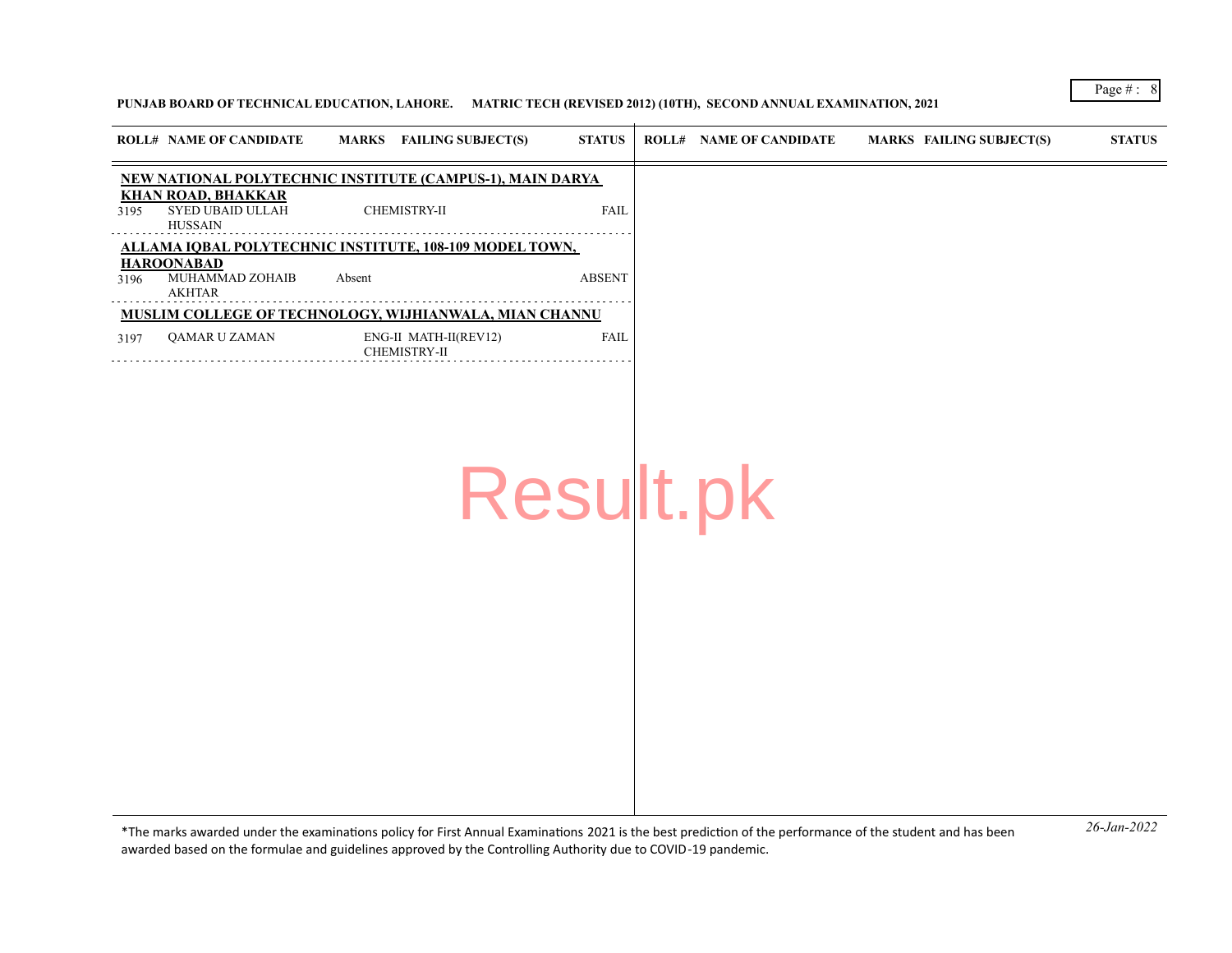## **PUNJAB BOARD OF TECHNICAL EDUCATION, LAHORE. MATRIC TECH (REVISED 2015) (10TH), SECOND ANNUAL EXAMINATION, 2021**

|              | <b>ROLL# NAME OF CANDIDATE</b>                         | MARKS FAILING SUBJECT(S)                                                                                   | <b>STATUS</b>    |      | <b>ROLL# NAME OF CANDIDATE</b>                          | <b>MARKS FAILING SUBJECT(S)</b>                                             | <b>STATUS</b> |
|--------------|--------------------------------------------------------|------------------------------------------------------------------------------------------------------------|------------------|------|---------------------------------------------------------|-----------------------------------------------------------------------------|---------------|
|              |                                                        | DR. ABDUL QADEER POLYTECHNIC INSTITUTE, ALLAHABAD MOHALLA                                                  |                  |      |                                                         | <b>JINNAH COLLEGE OF ENGINEERING &amp; TECHNOLOGY, NEAR G.C.C. 505</b>      |               |
| 3198         | ALI HAMZA                                              | HAJI LUKHAY KHAN, WARD NO. 1 TEH. CHUNIAN, ALLAHABAD<br>CHEM-II(TH) PHY-II(TH)<br>MATH-II(REV12) EA-II(TH) | <b>FAIL</b>      | 3211 | <b>SHAHDAB ROAD, BUREWALA</b><br><b>MUHAMMAD SALEEM</b> | $332 + 390 = 722$                                                           | <b>PASS</b>   |
|              |                                                        | <b>GHOUS TECHNICAL INSTITUTE, GOVT. MIDDLE SCHOOL #2, ARIFWALA</b>                                         |                  |      |                                                         | JINNAH POLYTECHNIC INSTITUTE, NEAR NOVALTY PULL SAMUNDRI                    |               |
| 3199         | MUHAMMAD USMAN                                         | CHEM-II(TH)                                                                                                | <b>FAIL</b>      | 3212 | <b>ROAD., FAISALABAD</b><br>MUHAMMAD USAMA              | $418 + 437 = 855$                                                           | <b>PASS</b>   |
| 3200         | <b>DILAWAR ALI</b>                                     | CHEM-II(TH) PHY-II(TH)<br>ENG-II MATH-II(REV12)<br>PAK.ST-II(REV12 EA-II(TH)                               | FAIL             |      | <b>HAROONABAD</b>                                       | ALI COLLEGE OF TECHNOLOGY, BYPASS ROAD NEAR ZARI BANK,                      |               |
|              | <b>CHISHTIAN ROAD, BAHAWALNAGAR</b>                    | LAHORE COLLEGE OF TECHNOLOGY, HOUSE #100, MADINA TOWN                                                      |                  | 3213 | <b>SAJID ALI</b>                                        | CHEM-II(TH) ENG-II<br>MATH-II(REV12) URDU<br>$CS-II(TH)$                    | <b>FAIL</b>   |
| 3201<br>3202 | <b>FEROZ AHMAD</b><br>MUHAMMAD SALMAN                  | Absent                                                                                                     | RL Fee<br>RL Fee | 3214 | GULRAIZ                                                 | CHEM-II(TH) ENG-II<br>ISLAMIAT-II MATH-II(REV12)<br>PAK.ST-II(REV12 URDU    | <b>FAIL</b>   |
| 3203         | MUHAMMAD ATIF NIAZ                                     |                                                                                                            | RL Fee           | 3215 | MUHAMMAD ADEEL                                          | $CS-II(TH)$<br>CHEM-II(TH) PHY-II(TH)                                       | <b>FAIL</b>   |
| 3204         | <b>GATE OPP. GPO, BAHAWALPUR</b><br><b>SALWA JAVED</b> | <b>GOVERNMENT COLLEGE OF TECHNOLOGY FOR WOMEN, NEAR FAREED</b><br>CHEM-II(TH) MATH-II(REV12)               | <b>FAIL</b>      |      | <b>RAMZAN</b>                                           | ENG-II ISLAMIAT-II<br>MATH-II(REV12)<br>PAK.ST-II(REV12 URDU<br>$CS-II(TH)$ |               |
|              | <b>KHAN ROAD, BHAKKAR</b>                              | NEW NATIONAL POLYTECHNIC INSTITUTE (CAMPUS-1), MAIN DARYA                                                  |                  | 3216 | <b>MUHAMMAD ZAHID</b>                                   | CHEM-II(TH) MATH-II(REV12)<br>URDU CS-II(TH)                                | FAIL          |
| 3205         | MUHAMMAD USMAN AFZAL                                   | CHEM-II(TH)                                                                                                | <b>FAIL</b>      | 3217 | MUHAMMAD AHMAD                                          | $CHEM-II(TH)$ $PHY-II(TH)$<br>ENG-II ISLAMIAT-II                            | <b>FAIL</b>   |
| 3206         | IFTIKHAR ALI                                           | CHEM-II(TH, PR) PHY-II(TH,<br>PR) ENG-II ISLAMIAT-II<br>MATH-II(REV12)                                     | FAII.            |      |                                                         | MATH-II(REV12)<br>PAK.ST-II(REV12 URDU<br>$CS-II(TH)$                       |               |
|              |                                                        | TDRAWING-II(PR)<br>PAK.ST-II(REV12 URDU<br>$CS-II(TH, PR, SE)$                                             |                  | 3218 | USAMA ASHFAQ                                            | $CHEM-II(TH)$ $PHY-II(TH)$<br>ENG-II ISLAMIAT-II<br>MATH-II(REV12)          | FAIL          |
| 3207         | MUNTAZIR MEHDI                                         | $415 + 430 = 845$                                                                                          | <b>PASS</b>      |      |                                                         | PAK.ST-II(REV12 URDU                                                        |               |
| 3208         | MUHAMMAD ADNAN                                         | $404 + 459 = 863$                                                                                          | .<br><b>PASS</b> | 3219 | ALI RAZA                                                | $CS-II(TH)$<br>$CHEM-II(TH)$ $PHY-II(TH)$                                   | FAIL          |
| 3209         | <b>ASMAT ABBAS</b>                                     | $CHEM-II(TH)$                                                                                              | FAII.            |      |                                                         | ENG-II ISLAMIAT-II<br>MATH-II(REV12)                                        |               |
|              |                                                        | ALLAMA IQBAL COLLEGE, NEAR MODEL TOWN CHICHAWATNI ROAD,                                                    |                  |      |                                                         | PAK.ST-II(REV12 URDU<br>$CS-II(TH)$                                         |               |
| 3210         | <b>BUREWALA</b><br><b>RIZWAN QASIM</b>                 | CHEM-II(TH) MATH-II(REV12)                                                                                 | <b>FAIL</b>      | 3220 | TAHIR RAONAO                                            | CHEM-II(TH)                                                                 | <b>FAIL</b>   |
|              |                                                        |                                                                                                            |                  |      |                                                         |                                                                             |               |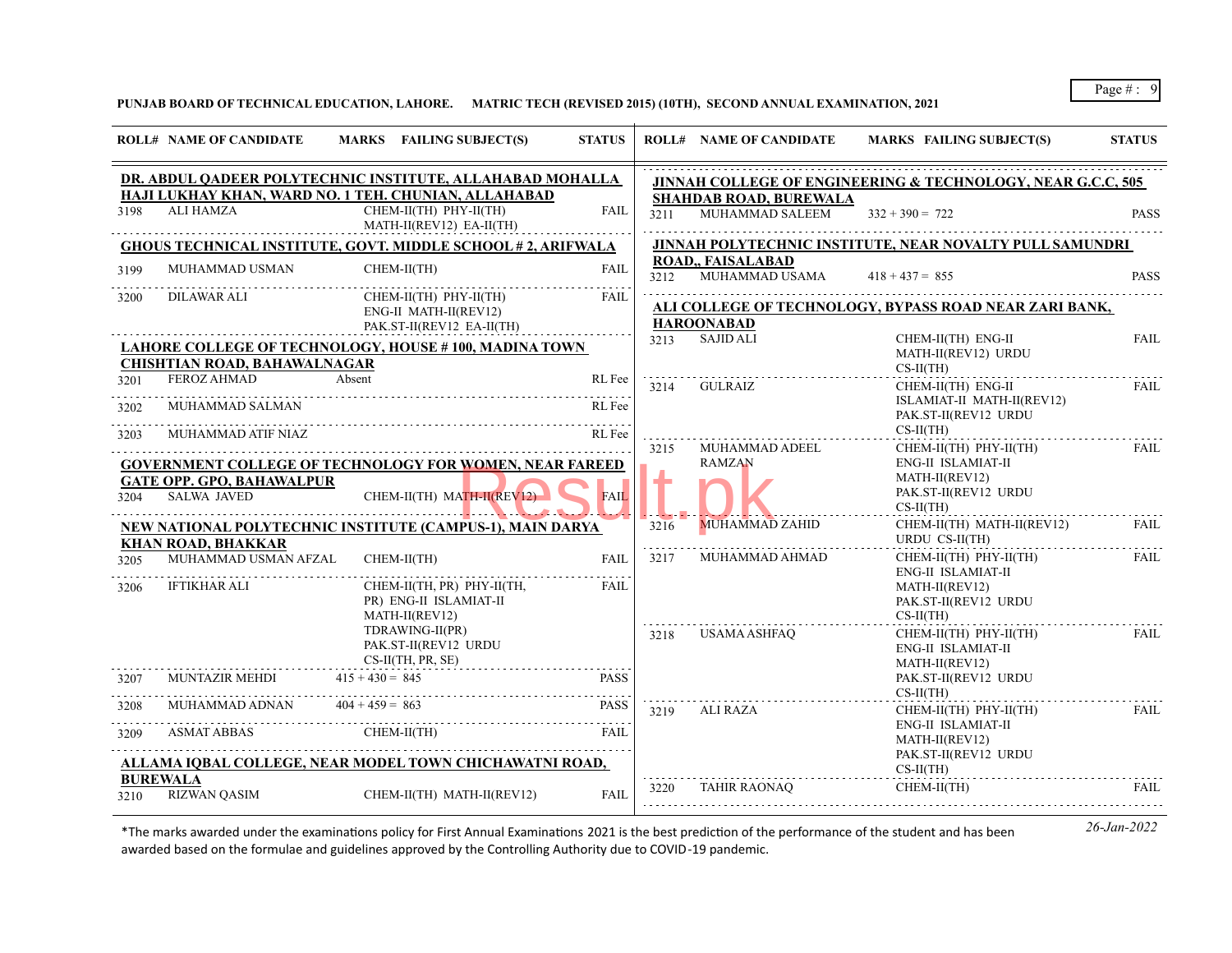**PUNJAB BOARD OF TECHNICAL EDUCATION, LAHORE. MATRIC TECH (REVISED 2015) (10TH), SECOND ANNUAL EXAMINATION, 2021**

|      | <b>ROLL# NAME OF CANDIDATE</b>                          | MARKS FAILING SUBJECT(S)                                                               | <b>STATUS</b> |                         | <b>ROLL# NAME OF CANDIDATE</b>                                | MARKS FAILING SUBJECT(S)                                                      | <b>STATUS</b> |
|------|---------------------------------------------------------|----------------------------------------------------------------------------------------|---------------|-------------------------|---------------------------------------------------------------|-------------------------------------------------------------------------------|---------------|
| 3221 | MUHAMMAD USAMA                                          | CHEM-II(TH) PHY-II(TH)<br>ENG-II ISLAMIAT-II<br>MATH-II(REV12)<br>PAK.ST-II(REV12 URDU | <b>FAIL</b>   | 3232                    | CHOWK SANGLAN WALA, KHANEWAL<br>MUHAMMAD ALI SHAH             | <b>OUAID-E-AZAM INSTITUTE OF TECHNOLOGY, ISMAIL AND SAOIB PLAZA</b>           | RL Fee        |
| 3222 | MUHAMMAD                                                | $CS-II(TH)$<br>CHEM-II(TH) PHY-II(TH)                                                  | <b>FAIL</b>   | 3233                    |                                                               | JAVEED IQBAL MATH-II(REV12) CS-II(PR)                                         | FAIL.         |
|      | ZAIN-UL-ABDIN                                           | ENG-II ISLAMIAT-II                                                                     |               |                         |                                                               | LAHORE POLYTECHNIC INSTITUTE, BAND ROAD NEAR CHOWK YATEEM                     |               |
|      |                                                         | MATH-II(REV12)<br>PAK.ST-II(REV12 URDU<br>$CS-II(TH)$                                  |               | 3234                    | <b>KHANA, LAHORE</b><br><b>AMAN RAHEEM</b>                    | $437 + 456 = 893$                                                             | <b>PASS</b>   |
| 3223 | <b>AHMED HUSSAIN</b>                                    | CHEM-II(TH) PHY-II(TH)                                                                 | <b>FAIL</b>   |                         |                                                               | PAK CANADIAN POLYTECHNIC INSTITUTE, 180 ALLAMA IQBAL ROAD                     |               |
|      |                                                         | ENG-II ISLAMIAT-II<br>MATH-II(REV12)<br>PAK.ST-II(REV12 URDU<br>$CS-II(TH)$            |               | 3235                    | MUSTAFABAD, (DHARAM PURA), LAHORE<br>MUHAMMAD NABEEL<br>ZAFAR | $CHEM-II(TH, PR)$ $PHY-II(PR)$<br>MATH-II(REV12)<br>TDRAWING-II(PR) CS-II(PR) | <b>FAIL</b>   |
| 3224 | MUHAMMAD UMAR<br><b>FAROOO</b>                          | $382 + 395 = 777$                                                                      | <b>PASS</b>   | 3236                    | MUHAMMAD SAAD Absent                                          |                                                                               | <b>ABSENT</b> |
|      |                                                         | ALLAMA IQBAL POLYTECHNIC INSTITUTE, 108-109 MODEL TOWN,                                |               | .<br>3237               |                                                               | MUHAMMAD UMAIR AZMAT MATH-II(REV12)                                           | FAIL          |
| 3225 | <b>HAROONABAD</b><br>MUHAMMAD AWAIS UMAR                | CHEM-II(TH, PR) PHY-II(TH,<br>$PR)$ MATH-II(REV12)<br>TDRAWING-II(PR) CS-II(TH         | <b>FAIL</b>   |                         |                                                               | <b>GOVERNMENT COLLEGE OF TECHNOLOGY, COLLEGE ROAD, LAYYAH</b>                 |               |
|      |                                                         |                                                                                        |               | 3238                    | MUHAMMAD SIBTAIN                                              | CHEM-II(TH) MATH-II(REV12)                                                    | <b>FAIL</b>   |
|      |                                                         | PR)                                                                                    |               | 3239                    | <b>ASAD AZIZ</b>                                              | CHEM-II(TH)                                                                   | FAIL.         |
|      | <b>ROAD, JHANG</b>                                      | SAIFIA POLYTECHNIC INSTITUTE, MOHALLA MUHAMMDIA GOJRA                                  |               |                         |                                                               | SUFFAH COLLEGE OF EDUCATION & TECHNOLOGY, MUSLIM COLONY.                      |               |
| 3226 | <b>ATIF SHAKEEL</b>                                     | MATH-II(REV12)                                                                         | <b>FAIL</b>   | <b>MIANWALI</b><br>3240 | <b>ARSHAD KHAN</b>                                            | MATH-II(REV12)                                                                | FAII.         |
|      |                                                         | IBN-E-SEENA COLLEGE OF TECHNOLOGY, BANNU MIANWALI ROAD,                                |               | 3241                    | <b>HABIB ULLAH KHAN</b>                                       | MATH-II(REV12) CS-II(TH)                                                      | FAIL          |
| 3227 | KAMAR MUSHANI, KAMAR MUSHANI<br>ZEESHAN ALI             | CHEM-II(TH) PHY-II(TH)<br>ENG-II ISLAMIAT-II                                           | <b>FAIL</b>   | .<br>3242               | MUHAMMAD MUDASSAR Absent<br><b>KHAN</b>                       |                                                                               | <b>ABSENT</b> |
|      |                                                         | MATH-II(REV12)<br>PAK.ST-II(REV12 URDU                                                 |               |                         |                                                               | JINNAH POLYTECHNIC INSTITUTE, BHAWANA JHANG ROAD, PANSERA                     |               |
|      |                                                         | $CS-II(TH)$                                                                            |               | 3243                    | <b>BABAR KHAN</b>                                             | CHEM-II(TH) MATH-II(REV12)                                                    | <b>FAIL</b>   |
| 3228 | SIFT UL HASSAN                                          | $467 + 459 = 926$                                                                      | <b>PASS</b>   |                         |                                                               |                                                                               |               |
| 3229 | MUHAMMAD AQIB KHAN $431 + 440 = 871$                    |                                                                                        | <b>PASS</b>   | 3244                    | MALIK NUMAN ALI                                               | CHEM-II(TH) MATH-II(REV12)                                                    | FAIL.         |
| 3230 | ASIF IQBAL                                              | ENG-II                                                                                 | FAIL          | 3245                    | SHAHZAIB SULTAN $423 + 438 = 861$                             |                                                                               | <b>PASS</b>   |
| 3231 | MUHAMMAD MUZAMIL $469 + 420 = 889$<br><b>HABIB KHAN</b> |                                                                                        | <b>PASS</b>   |                         |                                                               | AL-HIRA COLLEGE OF TECHNOLOGY, NEAR MAIN BAZAR, QUAIDABAD                     |               |